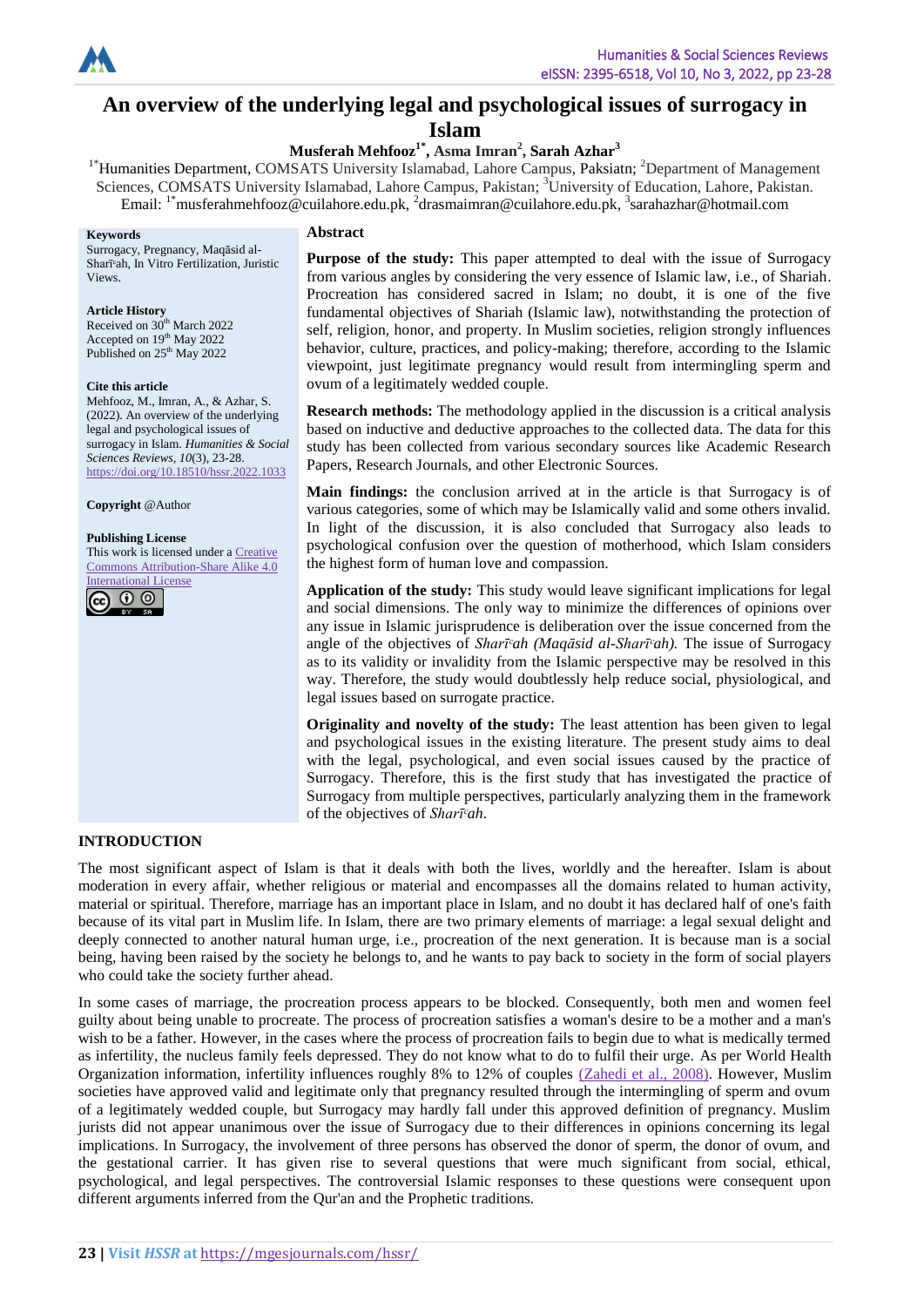

Several decades ago, modern technology brought about a revolution in the field of the procreation process. One is known as Surrogacy, out of several ways to impregnate women seminally. The word "surrogate" literally means "substitute" or "replacement" [\(Usman & Daud,](file:///C:/Users/Dr.Musfarah/Downloads/H10%202%2011.edited.edited01.docx%23Usman) 2017). Surrogacy is considered one of the modern treatments in medical science for infertility [\(Rahemi, 2008\).](#page-5-1) It is a method for those women who are incapable of bearing a child due to 'blockage of the oviduct, i.e., uterine tube or 'faulty womb', and it is hard to overcome sterility in a typical and traditional way. It helps infertile women to have their biological children [\(Usman & Daud,](file:///C:/Users/Dr.Musfarah/Downloads/H10%202%2011.edited.edited01.docx%23Usman) 2017). This treatment involves not only the legally married husband and wife due to their natural inability to procreate but also requires the help of another woman who is hired as a gestational carrier through an agreement called a gestational agreement [\(Larkey, 2002\)](#page-5-2) or a surrogacy contract [\(Andrews, 1991\).](#page-5-3) This third person is technically known as a surrogate mother in whose uterus the artificially fertilized embryo is planted using an exemplary catheter. This surrogate mother carries the embryo for a total period before its natural delivery, and after the delivery, she hands over the newborn to the couple or the donors of sperm and ovum according to the agreement [\(Inhorn, 2006\).](#page-5-4) Quite a large number of infertile couples have benefited from this technology. However, right-thinking people raised several questions about its legitimacy and socio-psychological impacts. Muslim scholars also came forward to brace the new phenomenon. They debated over the acceptability of the issue of Surrogacy. However, due to different ways of looking at the thing, their views differed, with some supporting it and others rejecting it as illegal from an Islamic angle. In such a controversy, the best way to resolve the issue is to focus on the objectives of Islamic law.

#### **Research questions / objectives**

- To highlight the causes for the difference of opinions of Islamic Jurists about Surrogacy, some have permitted, and others have strongly condemned the practice of Surrogacy.
- To discuss the issue about claiming the real motherhood right upon the child, either that surrogate mother who helps the embryo through pregnancy and goes through the delivery experience or the woman who is the honor of ovum.

#### **BRIEF SURVEY OF THE LITERATURE**

During the ancient era, infertility was solved through polygamous marriages. References to this kind of practice are available in the Bible. For instance, when Sara *(A.S.)* could not bear a child for Ibrahim *(A.S.)*, then Ibrahim had cohabited with Hagar *(A.S.)*, and then Ismael *(A.S.),* the son of Ibrahim *(A.S*.), was born (Genesis, 16: 30).

There have been activities to solve the problem of infertility in the Hindu religion. One such practice is mentioned in the ancient [Hindu tradition](https://en.wikipedia.org/wiki/Category:Hindu_traditions) named "*Nīyoga,"* which in [Sanskrit](https://en.wikipedia.org/wiki/Sanskrit_language) means "command." In "*Nīyoga," a* woman whose husband is incapable of becoming a father or has died without his offspring would be commanded to have sex with another individual to be pregnant. For this purpose, the appointed male sexual partner used to be a revered person in society. The child thus born was considered the offspring of the legally married husband-wife, and the biological father had no parental right in this regard, nor was he allowed any paternal relationship with the child in the future (The Laws of Manu: IX).

In ancient Arabia, before Islam, the society practiced a tradition called in history as *Zawaj al-Istabda*. In this practice, some physically weak husbands would send their wives to someone physically strong to live with them until they became pregnant. After that, the woman would return to her legal husband's house to complete the gestation period and deliver the baby, considering the married couple's child [\(Van Gorder, 2014\).](#page-5-5) In the United States of America (Behjati [Ardekani et al., 2008\)](#page-5-6) and the U.K. [\(Crawshaw](#page-5-7) et al., 2012), Surrogacy has become an increasingly popular means of building a family in recent years. It has also indulged in other societies' infertile couples [\(Usman & Daud,](file:///C:/Users/Dr.Musfarah/Downloads/H10%202%2011.edited.edited01.docx%23Usman) 2017). The debate about Surrogacy has been re-opened nowadays in the circle of Sunni scholars. Some religious groups have argued about its acceptance, and others have viewed that Surrogacy is associated with numerous legal, social, and cultural problems; therefore, it should not be accepted.

The aforementioned second type of Surrogacy is undoubtedly being practiced by *Shīʿa Muslims*, whereas the Sunni *Muslims* do not allow this. Iran and Lebanon have allowed Surrogacy in the light of the verdict issued by *Ayatullāh Khāmenei in* 1999 [\(Mirza, 2004\).](#page-5-8) Some prominent religious *Shīʿa* scholars of Iran and Lebanon have allowed their communities to utilize the latest technological developments, like "In Vitro Fertilization (IVF)" as a solution to infertility [\(Abbasi-Shavazi et al.,](#page-5-9) 2008). Many *Shīʿa* scholars are against the permissibility of third-party donation, whereas leading *Shīʿa* authorities have allowed the third-party donation under specific conditions [\(Inhorn, 2006\).](#page-5-4) However, many *Shīʿa* scholars in Iran are against the practice of Surrogacy to remove infertility [\(Garmaroudi, 2008\)](#page-5-10).

Contrary to the above, *Sunnī* Islam is concerned with a literal understanding of the Sacred Texts, which have guided the Sunni Muslims to avoid gamete donation [\(Inhorn, 2006\)](#page-5-4). Therefore, seeking donor gametes have been considered *by Sunnī* jurists as adultery because, according to their viewpoint, it brings changes in the purity of lineage of a child. However, few Sunni religious scholars have permitted Surrogacy between co-wives. In the case of bigamy (when a man has two wives) an ovum would be taken from one wife, and after its fertilization with the husband's semen, it would be kept in the womb of another wife who would carry it till birth [\(Farag F, 2001\)](#page-5-11). This matter remained for long under discussion among *Islāmic* jurists who issued a decree (*fatwa*) over the issue. Later, this controversial verdict (*fatwa)* was presented in the Egyptian parliament (*majlis al-shaʿb*) for further discussion [\(Abu-Rabia, 2013\).](#page-5-12) After observing numerous cases, the Council nullified the practice of the surrogacy system even between the co-wives due to fear of a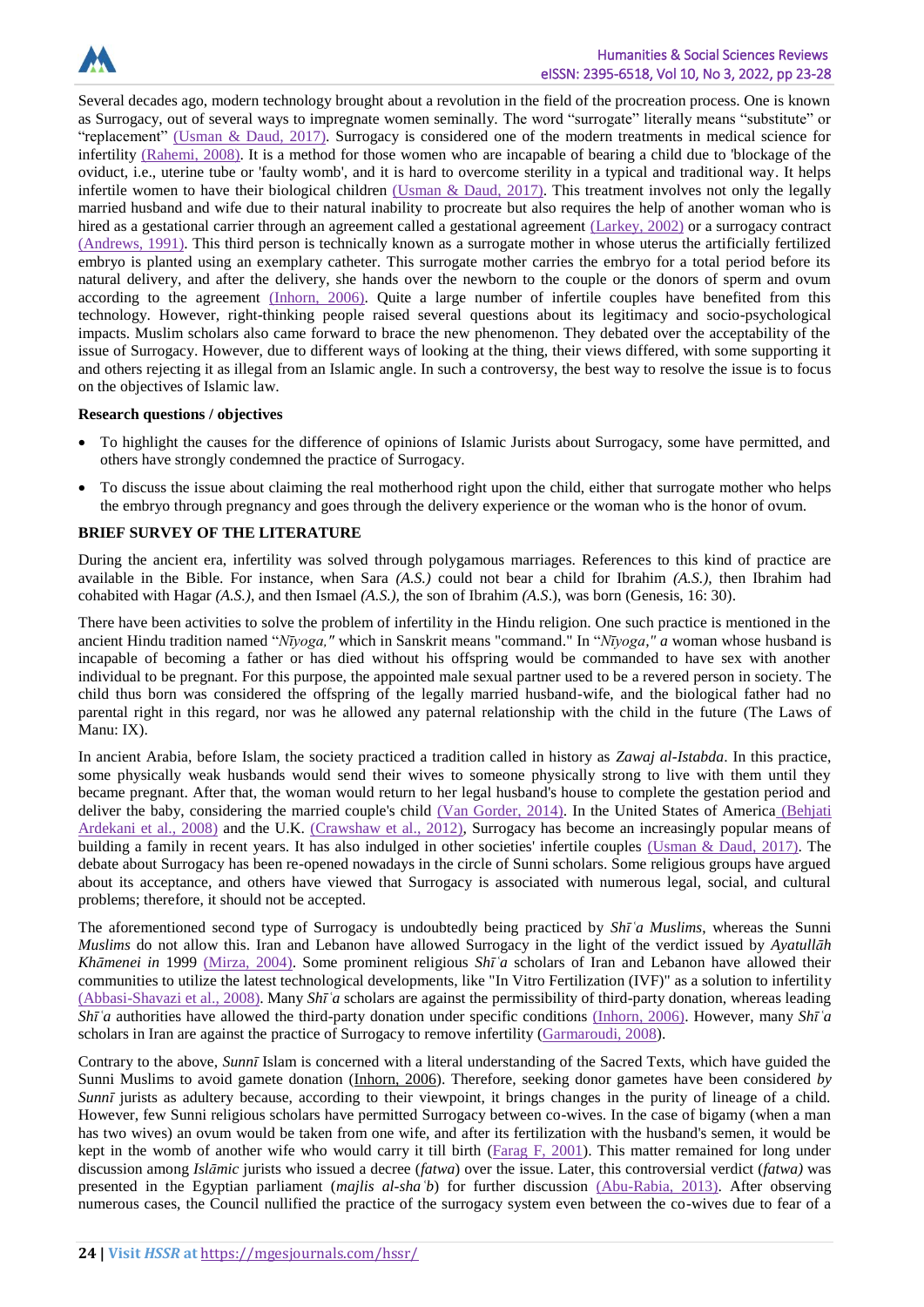

high rate of mixing or impurity of lineage. Most Islamic countries have viewed third-party donations against the integrity of the marriage contract and the purity of lineage required by Islam [\(Serour G, 2006\).](#page-5-13)

# **The Legal Problems Surrounding Surrogacy and** *Sharīᶜah* **Injunctions**

For a baby born through Surrogacy, the father is known, but the question about the mother remains unresolved. Is the mother the one who gave the ovum (in the second type of surrogate motherhood) or the other woman who served as a gestational carrier and delivered the baby? Dr. Yūsuf Qarḍāwī declares that the child's mother is the owner of the egg, not the surrogate mother, because according to his viewpoint, from her egg, the embryo has developed. The issues of human genealogy and embryology are very much clear from various verses of the Holy *Qur'ān* and *ḥadīth* of the Prophet ( $\ddot{\textbf{x}}$ ). The *Qur'ān* guides the issue of the natural mother who gives birth to the child (Al- Qur'ān, 58: 2). The *Qur'ān* always highlights the relationship between the child and the mother through the womb. The *Qur'ān* exhorts the offspring to show kindness to their parents (*wālidayn*) with a particular emphasis on the significance of the mother who gives birth to the child in pain (Al- Qur'ān, 49:13).

Allah the Exalted has mentioned in the *Qur'ān:* "*And We have enjoined man in respect of his parents—his mother bears him with faintings upon faintings and his weaning takes two years—saying: Be grateful to Me and to both your parents; to Me is the eventual coming*" (Al- Qur'ān, 31:14).

Abbas has argued that this verse is sufficient to realize birth mothers [\(Kabir, 2007\).](#page-5-14) Therefore, in the light of the abovementioned verse, which refers to the significance of the womb relationship, that is, the actual mother is the one who carries the child in her womb and gives birth to the baby with pain (Al- Qur'ān, 46:15).

Another important analogical question may arise: Who would claim the crop legitimately, the seed merchant or the farmer? Undoubtedly, separating the ovary relationship from the womb is a new experience. Similarly, the jurists also had not faced this kind of question before. It is a staggering challenge for contemporary jurists to find its answer [\(Abu-](file:///C:/Users/Dr.Musfarah/Downloads/H10%202%2011.edited.edited01.docx%23AbuRabia)[Rabia, 2013\).](file:///C:/Users/Dr.Musfarah/Downloads/H10%202%2011.edited.edited01.docx%23AbuRabia) Experts and Muslim jurists believe that the word for parents has been derived from natality, "*wilādah*" in Arabic. Its verb "*Canada*" means to give birth to someone. The Arabic word for father is "*wālid*," and for the mother, "*wālidah*." In the dual sense, the word for both parents is "*wālidan*" or "*wālidayn*." Indeed *wālid* and *wālidah* both would mean the source of a person's birth (Hathoul, 1989). Therefore, Allah, the almighty, says in His revealed book:

# *"o mankind; we created you from a pair of male and female"* (Al- Qur'ān, 49:13)

Hence the procreation of humans is the result of male sperm and the female egg [\(Fazli Dyan, 2017\).](#page-5-15) The primary function of the uterus is no doubt to carry on the fertilized ovum, which is implanted into her womb, and the provision of nourishment from its blood vessels which are developed entirely for this cause [\(Robertson,1983\).](#page-5-16) When the pregnancy occurs, the uterus works as an incubator to develop an embryo, safely developing there until birth [\(Serour G, 2006\).](#page-5-13) Al-Rāghib al-Asfahānī, an eminent Qur'anic scholar, says that *ar-Rahim* (womb of the mother) stands for family relations or ties as it is the primary source of procreation. The Prophet ( $\ddot{\mathcal{F}}$ ) has highlighted the importance of *Rahim* (womb) through a beautiful allegory in a *ḥadīth*.

The Prophet ( $\implies$ ) said: "Allah created all His creations, including ar-Rahim (the womb). So, ar-Rahim argued to Allah, seeking refuge from those who would disjoin the ties of kinship, then Allah the exalted stated: I will shower My blessings upon those who will keep your ties, but withhold My blessings from those who will not respect your ties." (Sahih al-Bukhari, Hadith No: 5987)

According to another hadīth, the Prophet (
in stated that *ar-Rahim* gets its name from *ar-Rahman*, one of the names of Allah; therefore, Allah the exalted addressed the womb: I will keep the great connection with the person who will keep a great connection with you, and I will be away from those who disjoin you. (Sahih al-Bukhari, Hadith No: 5988)

In Jewish law, the child born with Surrogacy belongs to the woman who gives him birth and the man as a father who donates his sperm for the purpose [\(Armour, 2012\).](#page-5-17)

**2-** Another heated debate is about the husband's position on the gestational carrier. Not surprisingly, this kind of incident was noticed during the era of the Prophet (...). 'Utbah bin Abū Waqqās took a promise from his sibling Sa'd bin Abū Waqqās to take the child of the slave-girl of Zamʿah under his care because he was his (ʿUtba 's) child. Therefore, Saʿd bin Abū Waqqās had claimed: He was my sibling's child, and I had promised him his (child) guardianship. Abū bin Zamʿah stated: "He is my sibling and the child of the slave-girl of my father and was conceived on my father's bed." With this controversy, they visited Prophet (3), and Sa'd stated:

<sup>"</sup>O Prophet ( $\mathcal{F}$ )! He is the child of my sibling, and he has taken a promise from me that I will take him." Abū bin Zam'ah then said: "(He is) my sibling and the child of my dad's slave girl and was conceived on my dad's bed." The Prophet ( $\cong$ ) then judged: "The kid is for you. O Abū bin Zam'ah." Then the Prophet (3) proclaimed: "The child belongs to the person on whose bed he was born, and the person who had committed illicit sex deserves the stones." The Prophet (
also advised his wife Sawdaʿ bint Zamʿah to hide from that boy as he saw the similarity in features between the boy and *Cutbah*" (Sahih al-Bukhari, Hadith No: 269).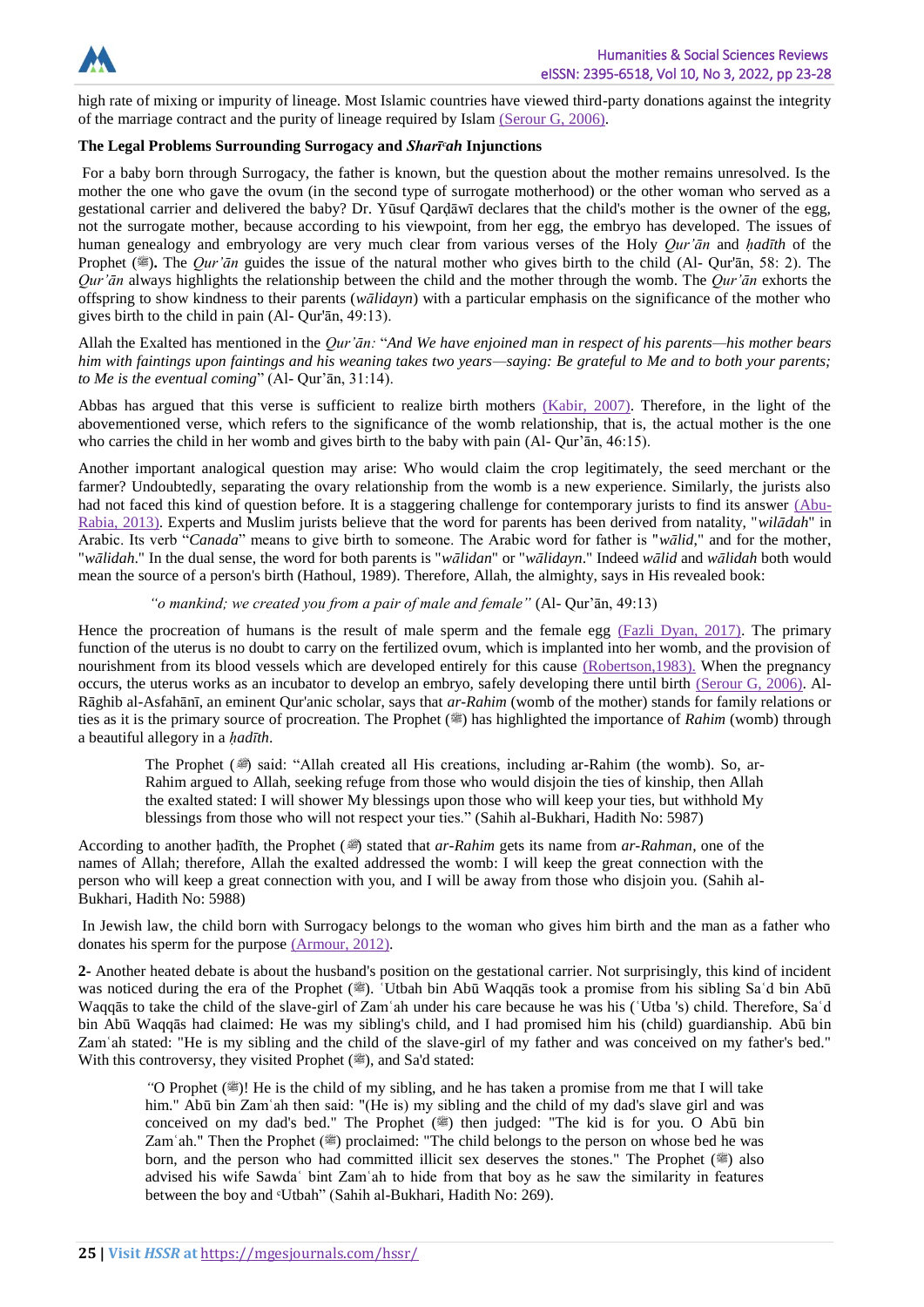

Because *sharī<sup>c</sup>ah* demands that a child has its legitimate right to exact information about his actual father and mother? The children born outside wedlock would be considered the result of adultery, and they would not associate with their paternal family because there would be no recognition there for them. In Islamic law, they would not be given the right to inheritance, as the illegal child has relations with his mother and his maternal family only [\(Atighetchi, 2007\).](#page-5-18)

**3-** Some jurists permit Surrogacy based on the analogy of breastfeeding. They view that "it is legal to vent the breast benefit, so the womb may be measured analogically on the breast" [\(Serour GI,](file:///C:/Users/Dr.Musfarah/Downloads/H10%202%2011.edited.edited01.docx%23Serour) 2006). A deep analysis of the Sacred Text elucidates the fundamental difference between Surrogacy and wet nursing. The *Qur'ān* has permitted wet nursing in several verses. For example:

*"And the [divorced] mothers may nurse their children for two whole years if they wish to complete the period of nursing."* (Al- Qur'ān,2: 233)

Moreover, the children of the milk-mother (foster mother) are declared illegal for marriage as real siblings in the Qur'ān in a detailed manner (Al- Qur'ān, 4:23). The abovementioned *Qur'ānic* verse is solid proof of the permissibility of wetnursing and establishes the milk (foster) relationship between those lactated by the same mother. The following two *ḥadīths* explain the matter categorically:

- 1) The Prophet ( $\gg$ ) prohibited marriage between the milk relatives of the same wet nurse (Sahih al-Bukhari, Hadith No: 2645).
- 2) The Prophet  $(\mathcal{L})$  said: "What is unlawful because of blood relations, is also unlawful because of the corresponding foster suckling relations." (Sahih al-Bukhari, Hadith No: 5111)

All the previously mentioned *Qur'ānic* verses and the *aḥadīth* demonstrate that wet-nursing is permitted in *sharī<sup>c</sup>ah*, and it additionally builds up a unique relationship between breastfed kids and the wet-nurse's families. Then again, the individuals who advocate for Surrogacy do not have any definite *sharīᶜah* proof to help them aside from their analogy of the benefit, that is, the youngster is sustained by the surrogate's or the wet nurse's nutrition. Be that as it may, the similarity of Surrogacy with weaning is invalid, as there is no reason or 'cause' for the relationship in this situation. Additionally, Islamic law standards do not consider any such benefit repudiating the *sharī<sup>c</sup>ah*. Consequently, such authorization for Surrogacy can't be conceded [\(Serour GI,](file:///C:/Users/Dr.Musfarah/Downloads/H10%202%2011.edited.edited01.docx%23Serour) 2006).

Because of wet-nursing, the child's heredity is entrenched, while in Surrogacy, there is, up till now, a high possibility for mixing in the ancestry. Burdens in deciding the child's genealogy may occur in various structures, such as the treatment of the donor's sperm with the surrogate's egg rather than the donor's egg; fertilization of the surrogate's husband's sperm with the donor's egg; or even fertilization of the donor is better half's sperm with the surrogate's egg [\(Abu-Rabia, 2013\).](file:///C:/Users/Dr.Musfarah/Downloads/H10%202%2011.edited.edited01.docx%23AbuRabia) In these cases, the child's heredity cannot be set up until it is conceived and the DNA test result comes out. In light of the above central contentions, Surrogacy cannot be viewed as admissible merely on the outward similarity between wet nursing and Surrogacy. The *sharīᶜah* does not allow the utilization of rental of private parts and uterus of a person except if there is an absolute *sharī<sup>c</sup>ah* proof to substantiate that [\(Atighetchi, 2007\).](file:///C:/Users/Dr.Musfarah/Downloads/H10%202%2011.edited.edited01.docx%23Atighetchi)

# **METHODOLOGY**

The adopted methodology for this study is a critical analysis based on inductive and deductive approaches. The data was collected from primary and various secondary sources like Academic Research Papers, Research Journals, and other Electronic Sources.

## **RESULTS AND DISCUSSIONS**

According to Muslim scholars, *Māqaṣid al-sharīᶜah* (the Objectives of Islamic Law) based upon principles like Protection of Religion, Life, Progeny, Mind, and Wealth play a crucial role in determining the nature of issues whatsoever [\(Serour GI,](file:///C:/Users/Dr.Musfarah/Downloads/H10%202%2011.edited.edited01.docx%23Serour) 2006). These objectives are vehemently supported by the *Qur'ān* verses (Al- Qur'ān, 23: 5–7), in which Allah Almighty describes those people who develop the relation without wedlock as transgressors. Dr. Yūsuf Qarḍāwī, an eminent *Islāmic* scholar, states that insemination of semen in any woman's womb other than his wife is an open violation of *sharīᶜah* ruling and "transgressing the limits of *Allāh*." He also indicates that the vagina is not allowed to receive any sperm which is not of her husband. To him, the following verse supports this view.

*"And Allah has made for you mates (and companions) of your own nature, and made for you out of the sons and daughters and grandchildren."* ( Al- Qur'ān,16: 72)

According to GI Serour, "The fundamental idea of Islam is to abstain from blending qualities. It considers that every child must be identified with a known father and mother. Since marriage is an agreement between the spouse and the husband, no outsider can meddle in the conjugal elements of sex and procreation. An outsider is not allowed to give an egg, sperm, or uterus. In this way, sperm gift, egg gift, and Surrogacy are not permitted in Islam" [\(Serour GI, 1998\)](#page-5-13). Salim Dimyati explains that surrogacy "is hidden adultery even though it was not committed physically.

Moreover, the child resulting from Surrogacy will be considered among illegitimate children" [\(Serour GI,](file:///C:/Users/Dr.Musfarah/Downloads/H10%202%2011.edited.edited01.docx%23Serour) 2006). Sheikh Shaltut issued a verdict opposing this procedure and declaring it adultery. He says: "Artificial insemination of sperm into women's womb without wedlock is according to the *shari* ah a great sinful crime and is equivalent to adultery" [\(Atighetchi, 2007\).](file:///C:/Users/Dr.Musfarah/Downloads/H10%202%2011.edited.edited01.docx%23Atighetchi) Dr. Ali Gommah emphasizes that all the practices that could be a source of confusion for offspring about identifying pure lineages, like Surrogacy and adoption, must be prohibited [\(Abu-Rabia, 2013\).](#page-5-12)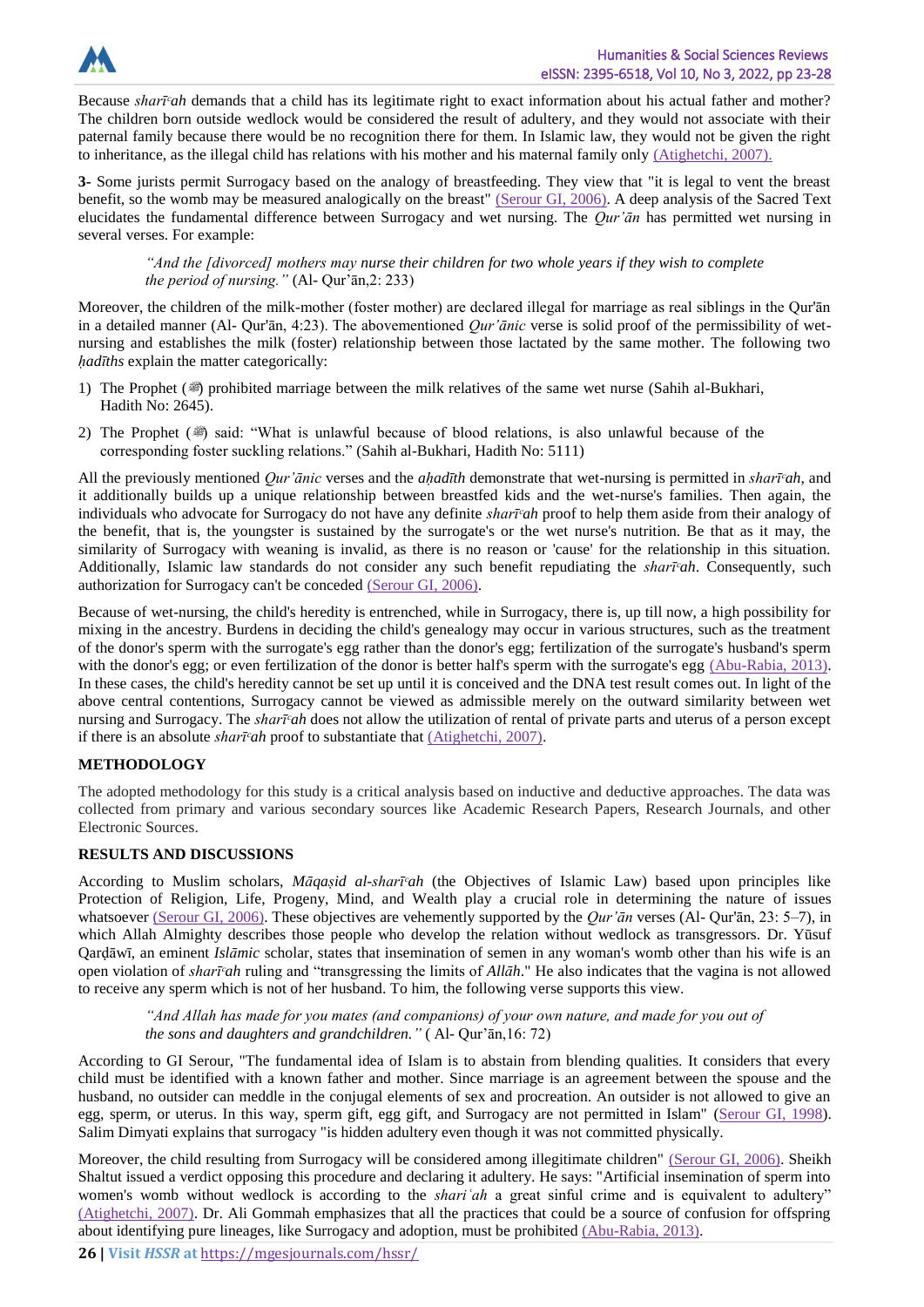

The Islamic Fiqh Academy Council has announced that Surrogacy is Islāmically illegal due to it being the cause of confusion over the genealogy and the loss of motherhood [\(Islam et al., 2012\).](#page-5-19) The MUI has denounced the sperm donation as unlawful because the presence of outside gametes is equivalent to infidelity or adultery; that it undermines the pure lineage and child's legacy; and that the child would confront social stigma or perplexity concerning the identification of his biological parents [\(Serour GI, 1998\).](#page-5-13) Sheīkh Tantāwī issued a special verdict and condemned the illicit practice of "renting out a uterus" [\(Atighetchi, 2007\).](#page-5-18)

Surrogacy is not free from problems even in those countries where it is permissible, like the United Kingdom or the United States [\(Fox, Marie, 2009\)](#page-5-20)**,** because of numerous social, ethical, and legal issues [\(Serour GI,](#page-5-13) 2006). In addition to that, the main legal issue is related to the parentage and custody of the child born through Surrogacy. One could see many cases of this nature in the United States, Europe, and several other countries [\(Ragoné,](#page-5-21) 1994). For instance, the surrogate mothers often refuse to hand over their infants after the delivery, although they are legally bound to hand over the child to the couples who hired them to serve as surrogates [\(Clarke, 2007\).](#page-5-22)

Psychologically, the woman who lends her womb to be artificially pregnant with the sperm of someone else other than her husband remains under distress throughout the pregnancy and feels embarrassed when moving into the society as she is not the birth mother of the baby she carries in her womb [\(Usman & Daud,](#page-5-23) 2017).

Several scientific issues are also related to Surrogacy, particularly the issue of the high rate of impurity of lineage through surrogate practice. Islamic Fiqh Council has therefore invalidated its previous verdict about the permissibility of Surrogacy between the co-wives (where one co-wife will be the owner of the ova and the other co-wife will practice like a surrogate mother) after considering the numerous cases. For example, a case involving the delivery of twins by a surrogate mother was brought to the committee, leading to the controversy over the purity of the lineage of the newborn twins [\(Serour GI,](file:///C:/Users/Dr.Musfarah/Downloads/H10%202%2011.edited.edited01.docx%23Serour) 2006). In the case of Surrogacy involving co-wives, the idea of purity of lineage remains in place. The child thus born will be in a dilemma, knowing not for sure who his birth mother was, the owner of the ova, or the surrogate one who gave him birth. This situation would certainly create the child's psychological distress.

On the other hand, the surrogate mother will probably suffer emotionally due to her attachment to the child she carried for nine months in her womb until the delivery. She may relapse into trauma after facing the bitter reality of surrendering the child [\(Van den Akker, 2007\).](#page-5-24) The surrogate turns into a negligible 'situation' or 'human hatchery or incubator' for another person's child. There is always a possibility that the surrogate mother regrets her decision to be a surrogate for someone else after some time. It will then catapult her into depression, anxiety, stress, and other psychological disorders.

None can deny that the whole surrogate practice degrades the procedure of procreation by devaluing the importance of the womb, which can now be rented, bought, or purchased for service. The surrogate technique dehumanizes the procedure of human multiplication by lessening the belly to the dimension of a product that can be purchased or leased. Indeed, the womb is not something that can be given over, rented, or hired [\(Usman & Daud,](#page-5-23) 2017). Here human dignity comes into question. The entire procedure of Surrogacy disregards human honor and dignity.

If a woman is allowed to rent her womb, many people will surface to hire the womb for both sexual satisfaction and fertilization greedily. Sexual satisfaction without marriage and thus fertilization are forbidden in Islam. It also would destroy the basis of the Islamic legal and social system, and we cannot predict its deadly results and horrible consequences.

## **CONCLUSION**

The surrogacy practice may or may not be allowed to consider several dimensions, legal, social, and psychological. Out of several categories of Surrogacy involving IVF techniques, one or two may be considered legally valid, with the rest as invalid hence unlawful. The Islamic Fiqh Academy Council views most surrogacy practices as hidden adultery. It is mainly because the protection of offspring is one of the well-known objectives of Islamic law, and the surrogacy system damages the concept of offspring in the real sense of the word. Surrogacy also leads to psychological confusion over the question of motherhood, which Islam considers the highest form of human love and compassion.

## **LIMITATIONS OF THE STUDY**

The present study has a few limitations; for example, the research was designed qualitatively; therefore, the issue's intensity demands empirical research to analyze the general approach to curtail the problem.

### **ACKNOWLEDGEMENT**

The authors of this research feel no conflict of interest and declare it solely their own, and the present study is nonfunded research.

# **AUTHORS CONTRIBUTION**

Musferah Mehfooz wrote the paper and worked on the research methodology. Asma Imran searched the relevant data and edited the manuscript. Sarah Azhar worked on references and a review of the literature.